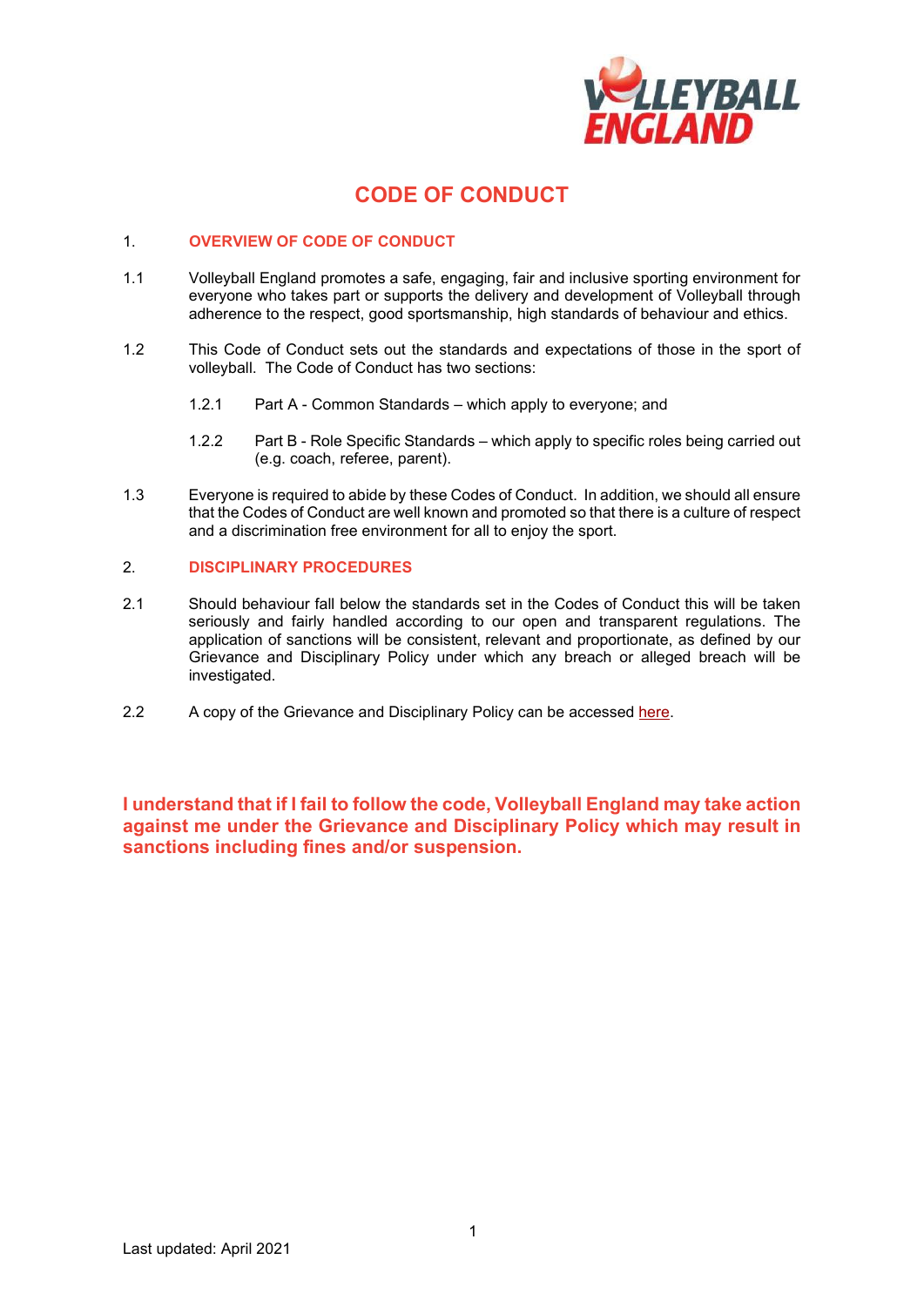# **PART A – COMMON STANDARDS**

### 1. **INTRODUCTION**

- 1.1 This section of the Code of Conduct applies to everyone.
- 1.2 Our Code of Conduct is applicable to all aspects of the sport and are driven by Volleyball England's Values which are:
	- 1.2.1 Connected;
	- 1.2.2 Innovative;
	- 1.2.3 Inclusive;
	- 1.2.4 Respectful; and
	- 1.2.5 Open.

#### 2. **COMMON STANDARDS**

- 2.1 As a member of Volleyball England, I will respect:
	- 2.1.1 the rules, regulations and requirements of volleyball;
	- 2.1.2 the rights, dignity and worth of all people involved in volleyball;
	- 2.1.3 the confidentiality and the sensitivities of information I hold;
	- 2.1.4 Volleyball England's policies and procedures and ensure I am aware of the safeguarding, diversity and equality policies;
	- 2.1.5 an individual's reputation and not take any action or make inappropriate comments about a fellow participant, coach, official, volunteer or member of Volleyball England's staff that will bring the sport or those associated with delivering the sport into disrepute, including making comments on social media. I will respect Volleyball England's guidance, policies and requirements on the use of social media;
	- 2.1.6 the position I hold within Volleyball and always conduct myself in an appropriate manner; and
	- 2.1.7 the result of the game and will not attempt to offer or accept either directly or indirectly any consideration whatsoever in return for influencing or attempting to influence the result or seek to achieve personal gain on a result which I can influence by betting on any match or event where I am participating, either by playing, coaching or officiating, or through direct or indirect involvement.
- 2.2 Volleyball is based on teamwork, therefore I will:
	- 2.2.1 not abuse or misuse any relationship of trust or position of power or influence I hold;
	- 2.2.2 be on time and ready to give my full attention to the role I am carrying out within Volleyball;
	- 2.2.3 welcome new members, volunteers, and participates; and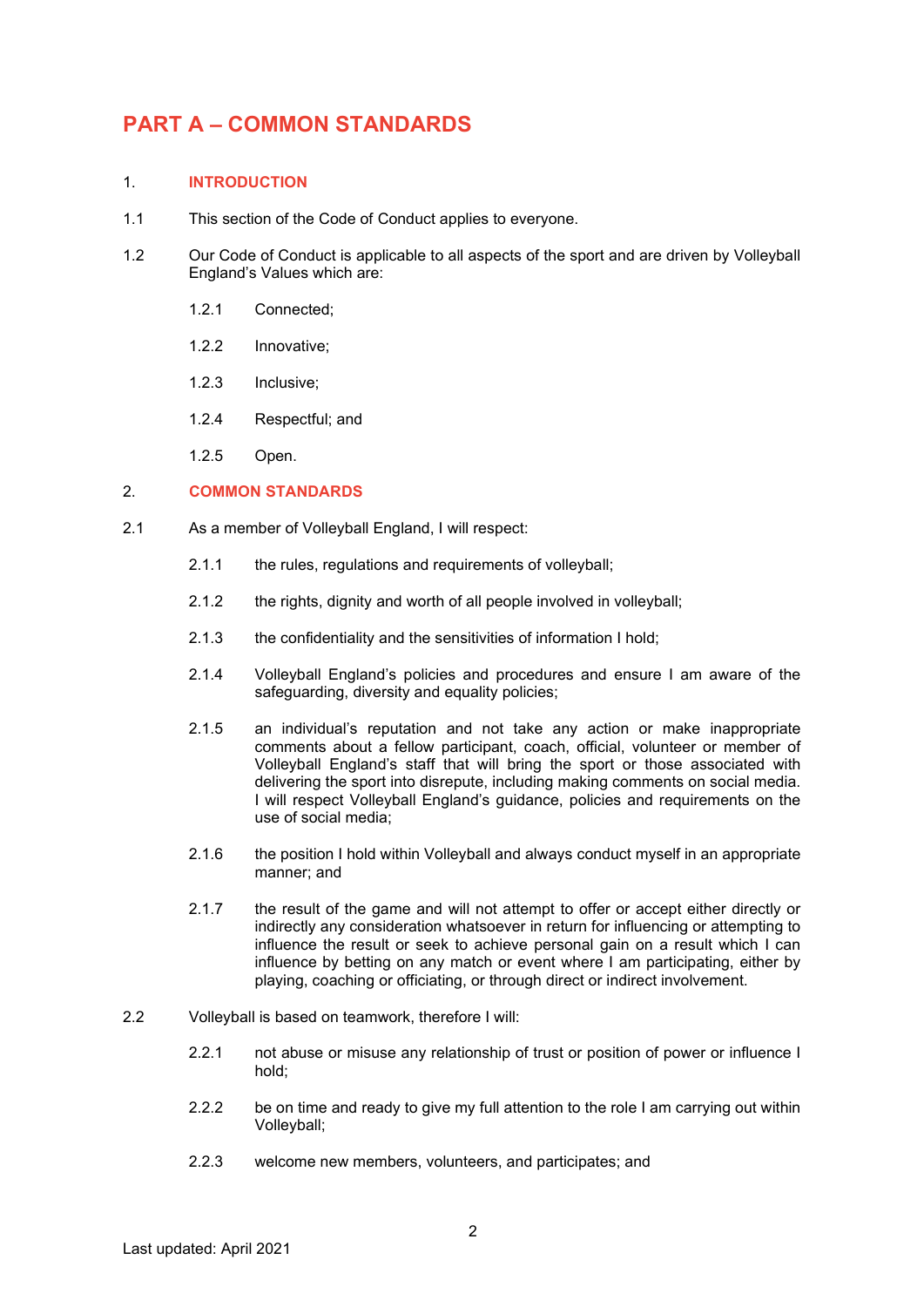- *2.2.4* comply with the anti-bullying policy and block it out charter and promote this at all times throughout the sport to ensure bullying is not accepted.
- 2.3 I recognise individuals participate in Volleyball to have fun and achieve, therefore I will:
	- 2.3.1 recognise the achievements of others and share in celebrating their success;
	- 2.3.2 endeavour to ensure that all involved in Volleyball optimise their potential by promoting the positive aspects of the sport and never condoning the use of inappropriate or abusive language, inappropriate relationships, bullying, harassment or physical violence;
	- 2.3.3 challenge any form of discrimination;
	- 2.3.4 ensure that everyone has the opportunity to participant in a fair, honest environment by rejecting cheating, abiding by the Anti-Doping policies;
	- 2.3.5 display modesty in victory and graciousness in defeat; be sporting;
	- 2.3.6 refrain from arguing with an official or participant during a game and listen to and cooperate with officials' decisions; and
	- 2.3.7 understand that verbal, emotional and physical abuse of officials, coaches, spectators or participants, or deliberately distracting or provoking a participant, coach or official is not acceptable or permitted behaviour in volleyball.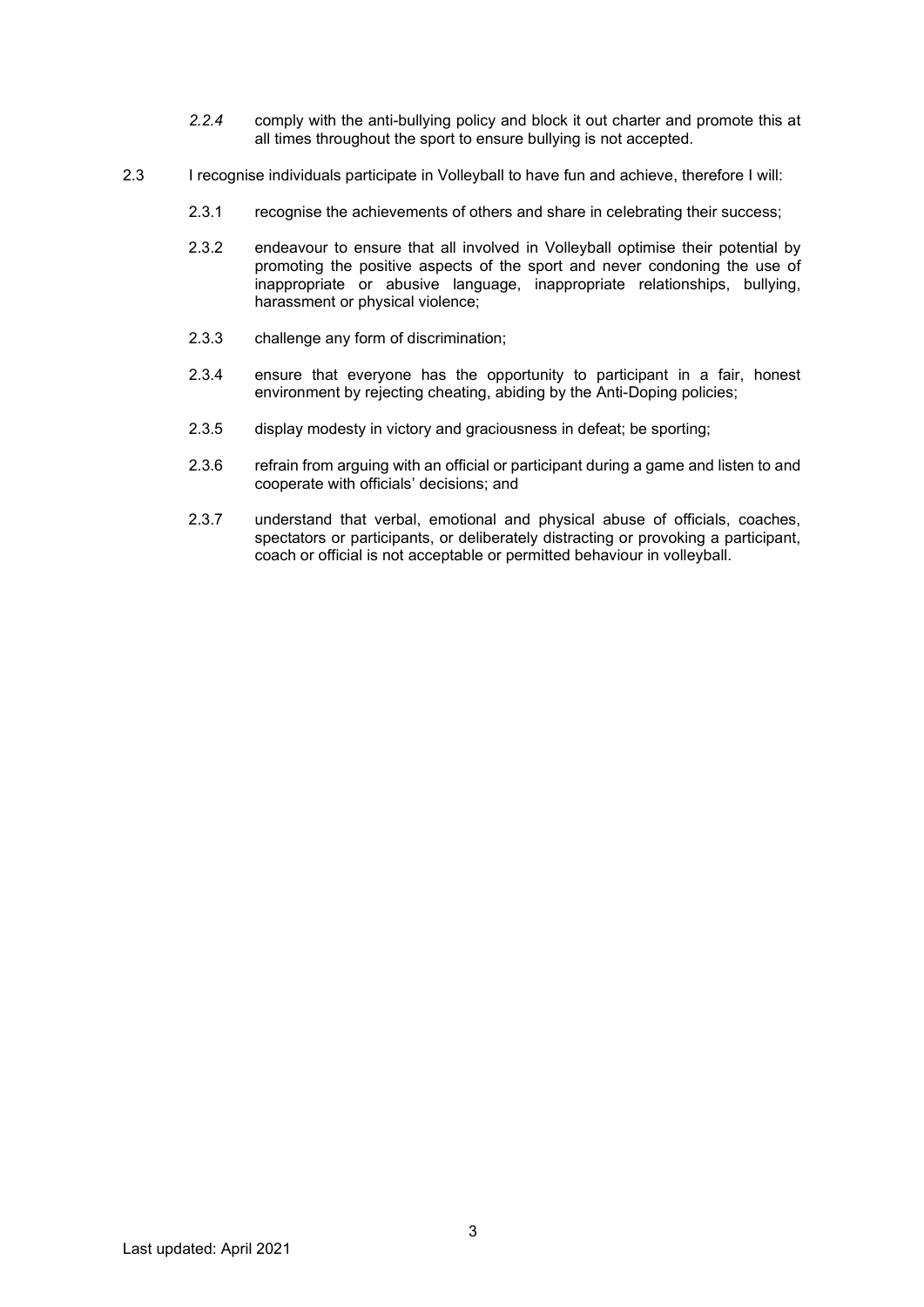# **PART B – ROLE SPECIFIC STANDARDS**

#### 3. **INTRODUCTION**

- 3.1 This section of the Code applies to those individuals holding specific roles within the sport of Volleyball.
- 3.2 It should be read in conjunction with Part A (Common Standards) as both sections apply to individuals holding specific rules.

#### 4. **COACHES**

- 4.1 The Volleyball England Code of Conduct for Coaches is based on four key principles that underpin the values and standards expected at all times. These are:
	- 4.1.1 **Rights**: Coaches must respect and champion the rights of every individual to participate in sport.
	- 4.1.2 **Relationships**: Coaches must develop a relationship with athletes (and others) based on openness, honesty, mutual trust and respect.
	- 4.1.3 **Personal Standards**: Coaches must demonstrate proper personal behaviour and conduct at all times.
	- 4.1.4 **Professional Standards**: To maximise benefits and minimise the risks to athletes, coaches must attain a high level of competence through formal qualifications and commit to ongoing personal development to ensure continuing safe and correct practice.
- 4.2 In my capacity as a coach I will therefore:
	- 4.2.1 act as a positive role model for volleyball by acting in a way that projects a positive image of my role within volleyball and being fair, considerate and honest with participants, parents and officials;
	- 4.2.2 create an environment where everyone can take part at their own level and I will seek to inspire and motivate each participant in line with their age, maturity, experience and ability to enable them to reach their full potential;
	- 4.2.3 place the welfare and safety of the participant above the development of performance and maintain an environment free of fear and harassment;
	- 4.2.4 cooperate fully with others involved in Volleyball England activities such as officials, team managers, other coaches and participants, medical staff, and representatives of Volleyball England, in the best interests of the participant;
	- 4.2.5 develop appropriate working relationships with participants based on mutual trust and respect, especially with those athletes under 18 years or adults at risk;
	- 4.2.6 recognise the power inherent in the position as a coach and act appropriately;
	- 4.2.7 promote the concept of a balanced lifestyle, supporting the well-being of participants in and out of the sport;
	- 4.2.8 communicate with and provide feedback to participants in a way that reflects respect and care;
	- 4.2.9 be aware of the current national and international regulations on anti-doping in sport; educate participants on issues relating to the use of performance-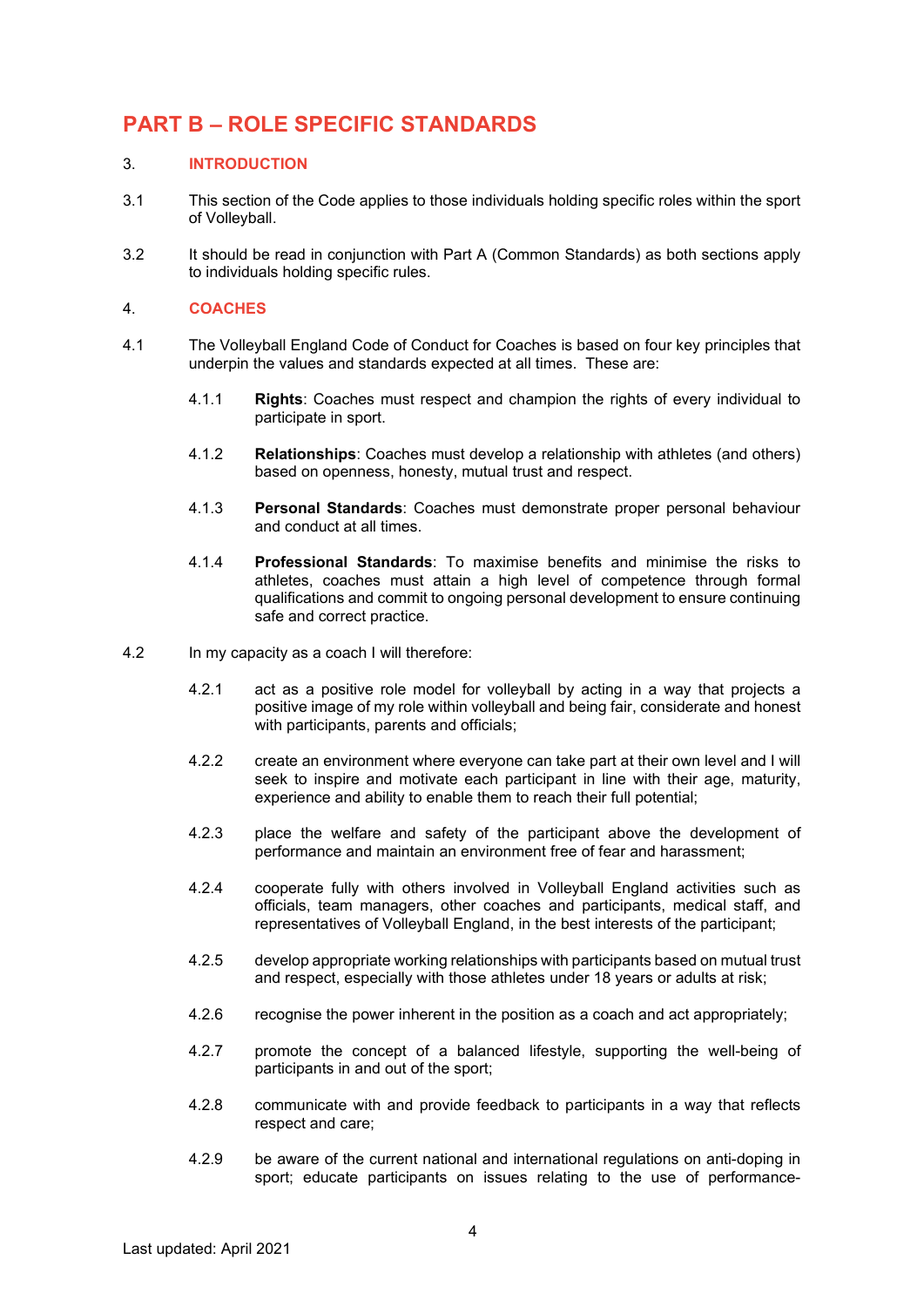enhancing drugs in sport and comply with anti-doping practices, policies or procedures;

- 4.2.10 keep up to date through qualification and/or education and learning with the latest practices and developments to the level of operation required; and
- 4.2.11 comply with other relevant Volleyball England policies such as data protection and health and safety.

#### 5. **OFFICIALS**

- 5.1 In my capacity as an official I will:
	- 5.1.1 work with others to ensure smooth running of competitions and events (and in particular respond within reasonable timescales to correspondence from the Hub Team, event organisers, referee co-ordinators, relevant working groups and individual clubs);
	- 5.1.2 promptly inform the relevant organisers if my availability changes or I am no longer able to fulfil relevant commitments;
	- 5.1.3 ensure I am fully aware of and comply with any processes relevant to a particular competition (e.g. NVL rules/submission of match reports etc);
	- 5.1.4 officiate in an unbiased manner, making all decisions based only on the evidence presented and without reference to any incidents which may have occurred at an earlier date. At all times, referee within the true spirit of the game and not only to the simple letter of the laws;
	- 5.1.5 be representing Volleyball England from the moment of arrival at a venue until the point of departure, and will deal with all participants (players, coaches, volunteers and spectators) showing respect. I will keep social contact with players and coaches before and after a match to a minimum;
	- 5.1.6 respect other officials and ensure I make no comments (publicly or otherwise) that may be deemed likely to cause offence or be detrimental to the reputation of others;
	- 5.1.7 be registered with Volleyball England as an official, and ensure that I at all times support the endeavours of Volleyball England and support its official events and competitions in priority to other competitions and events. I will not act as an official representing Volleyball England outside of England without permission from the Officials Group Lead;
	- 5.1.8 as an official, ensure that I have a current understanding of the application and interpretation of the official rules of volleyball based on FIVB and Volleyball England guidelines;
	- 5.1.9 ensure that I am committed to continued professional development of my knowledge and skills through formal training, practical assessment and reviews of performance.

#### 6. **VOLUNTEERS**

- 6.1 In my capacity as a volunteer I will:
	- 6.1.1 be a positive role model for volleyball by acting in a way that projects a positive image of my role within volleyball and being fair, considerate and honest with participants and officials;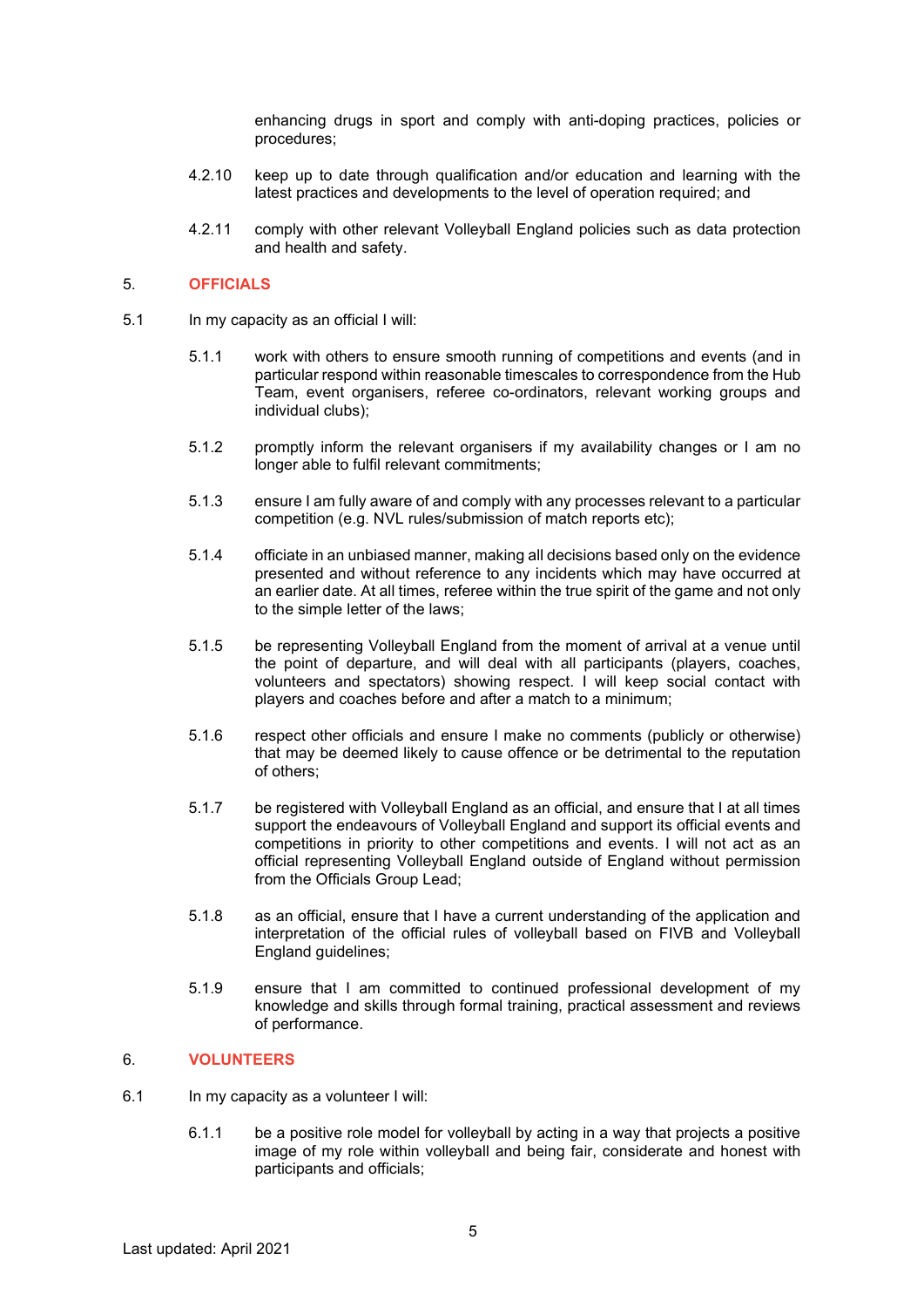- 6.1.2 exercise reasonable care and skill when carrying out my duties, including but not limited to keeping up to date with the latest practices and developments by taking up further education and other personal and professional development opportunities where appropriate;
- 6.1.3 ensure that I follow instructions and comply with all health and safety regulations that apply to the role I am undertaking;
- 6.1.4 promote and embed the Volleyball England values, aims, objectives and policies.
- 6.2 In my capacity as a Volleyball England Board member or a member or a sub-group, working group, regional or county committee (as appropriate) I will also:
	- 6.2.1 act only in the interests of Volleyball England, the region or the county association (as appropriate);
	- 6.2.2 establish and maintain robust and comprehensive governance processes and regimes, that reflect those of Volleyball England;
	- 6.2.3 actively contribute to the effective work of relevant group I volunteer on by:
		- (a) preparing and reading of all papers circulated prior to meetings;
		- (b) ensuring regular attendance, participation and contribution at meetings, including constructive challenge;
		- (c) ensuring timely response to agreed actions, requests for information and guidance;
		- (d) attending the AGM/EGM and Volleyball England events as and when required;
		- (e) deal with issues of clarification 'offline' before meetings in order maintain a sharp focus on agenda items during meetings to ensure that meetings run to time and time is fully utilised;
	- 6.2.4 attend relevant training events and take reasonable steps to ensure awareness of internal and public policy, statute and other issues that may affect the work of Volleyball England;
	- 6.2.5 seek positive and constructive resolution to those issues where differences in opinion exist, and where a vote is taken accept the decision of the majority;
	- 6.2.6 respect the office of Chairperson;
	- 6.2.7 observe the highest ethical standards of impartiality, integrity and objectivity in relation to the stewardship of public funds and management and maximise value for money through ensuring that services are delivered in the most economical, efficient and effective way within available resources and budget;
	- 6.2.8 notify the Chairperson of my group or Volleyball England CEO should my personal circumstances change and a conflict develops or I am charged or convicted of a criminal office which would result in me not being a fit and proper person to hold my position within volleyball;
	- 6.2.9 at all times act as an ambassador and advocate for Volleyball England promoting the organisation's key messages and always presenting the sport and its people in a positive light and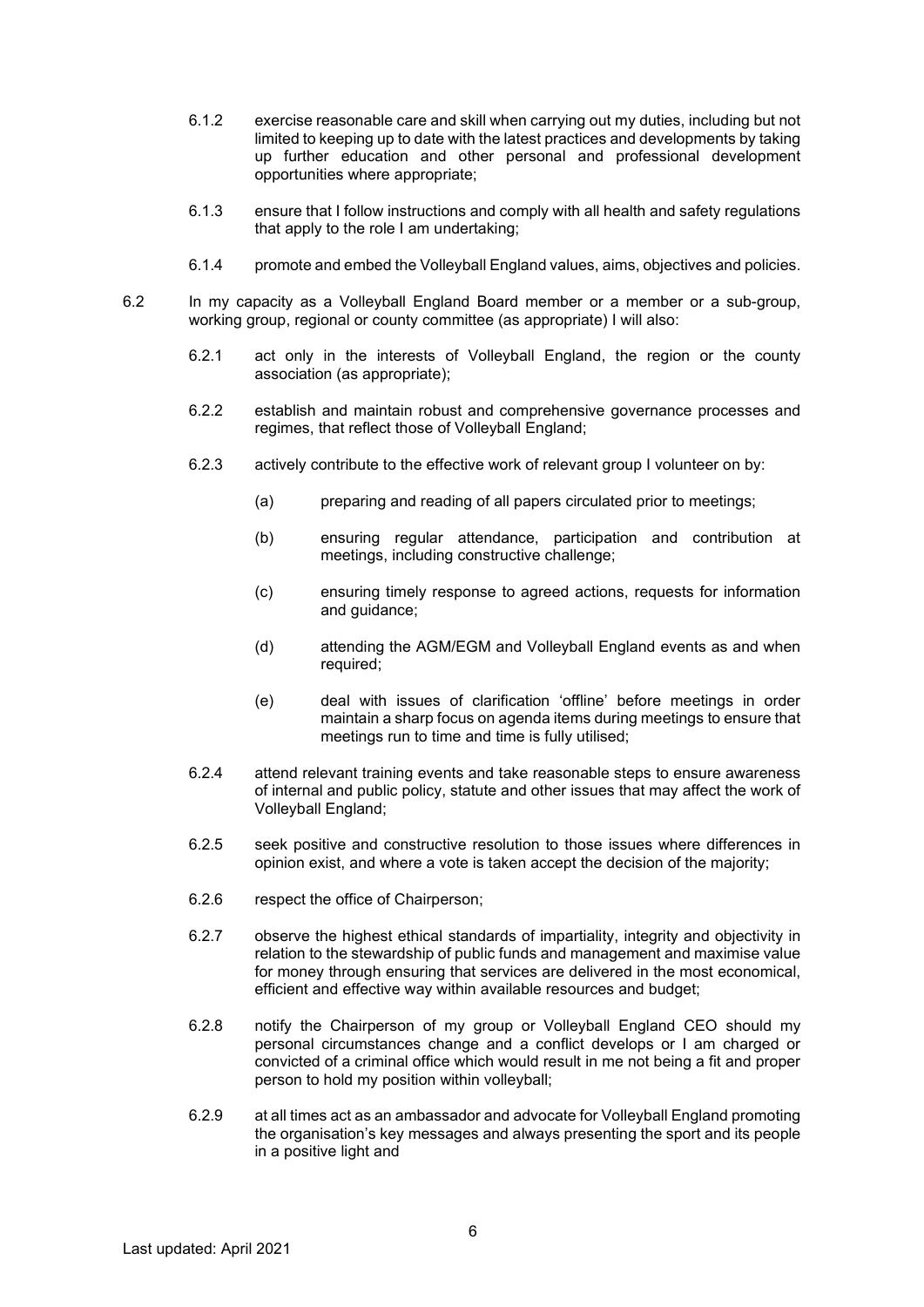6.2.10 respect confidentiality and not pass any information gained through my involvement with the Board, Sub or Working Groups to a third party without approval of the chairman.

#### 7. **PLAYERS**

- 7.1 In my capacity as a player I will:-
	- 7.1.1 make every effort to develop my own sporting abilities, in terms of skill, technique, tactics and fitness;
	- 7.1.2 always do my best and maintain a positive attitude which promotes volleyball in a positive way and sets a positive example for others;
	- 7.1.3 endeavour to be an ambassador of the sport of volleyball including where expressing a public opinion on the game or others involved in it;
	- 7.1.4 know and abide by the rules, regulations and spirit of the game and any specific competition rules;
	- 7.1.5 resist all temptation to take banned substances;
	- 7.1.6 always treat opponents, officials and spectators with due respect, irrespective of the result of the match.

### 8. **PARENTS/CARERS**

- 8.1 In my capacity as a parent/carer I will:-
	- 8.1.1 be a positive role model to my child by helping them work towards skill improvement and good sportsmanship at all times;
	- 8.1.2 encourage my child to play within the rules and respect officials' and coaches' decisions;
	- 8.1.3 support my child's efforts and performance, give positive comments that motivate and encourage continued effort and learning;
	- 8.1.4 always treat opponents, officials and spectators with due respect, irrespective of the result of the match;
	- 8.1.5 promote this code of conduct to other parents, carers and supporters;
	- 8.1.6 be aware of Volleyball England's safeguarding policy and ensure that any concerns are reported to the safeguarding officer at you club or Volleyball England's Lead Safeguarding Officer;
	- 8.1.7 not:
		- (a) pressure my child in any way; I know that this is their sport not mine;
		- (b) use inappropriate language or harass athletes, coaches, officials or other spectators;
		- (c) criticise or ridicule my child for making a mistake or losing after the game;
		- (d) force my child if they are unwilling to participate in the sport;